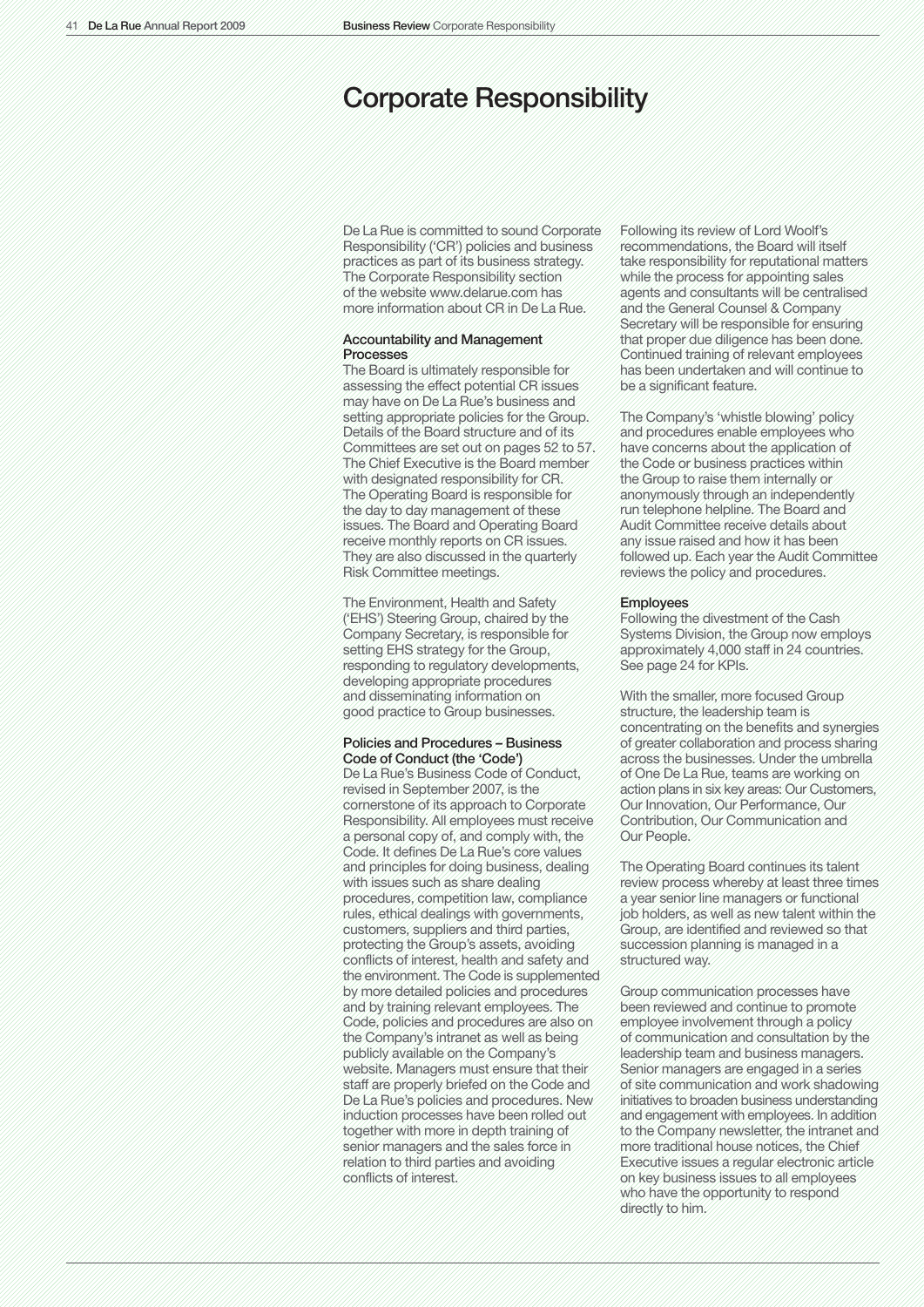# Corporate Responsibility **Continued**

Following the second employee survey undertaken in 2007, focus groups have been actively building on the high scores for levels of engagement with customers, focus on results and delivery of products and services, as well as implementing many initiatives combining charitable giving, team building and social events. All businesses have been engaged in improving their recruitment and promotion processes both as a result of survey feedback and the need for increased manning at a number of sites following the introduction of 24/7 working. For example, Overton Mill runs a formal apprenticeship scheme in mechanical and electrical engineering and instrumentation which includes outside training. The Group has launched a major leadership development initiative which is being introduced across all sites with positive feedback from participants. Local surveys of progress against survey topics are showing encouraging results and a further survey is planned during 2009.

De La Rue's productivity programme 'My Contribution' continues to generate more than one idea per employee across the Group. The programme, now in its fifth year, is being relaunched as 'Our Contribution' to place even greater emphasis on teamwork and cross functional and cross business collaboration and productivity improvement. The most significant initiatives will be recognised at the 4th Spotlight event which will be held in Malta in September 2009.

De La Rue is committed to the fair and equitable treatment of all its employees in recruitment, training, promotion and in terms and conditions of employment irrespective of gender, sexual orientation, religious beliefs, age, colour, ethnic or racial origin, nationality, disability or trade union membership. If an employee becomes disabled when in the Group's employment, full support is given through the provision of special training, equipment or other resources to facilitate continued employment wherever possible. All managers are required to ensure that employees understand their responsibility for the active implementation of the Group's policies. De La Rue's Human Rights, Equal Opportunities, Anti-Harassment and Stress policies are available on the Company's website.

The Group's web based HR management system continues to add value throughout the Group, streamlining core HR management processes and enhancing the HR management reporting capability.

To the extent permitted by relevant local laws, the Group monitors data on staff diversity to help it review policies and improve best practice.

# Charitable Donations

Donations for charitable purposes amounting to £144,000 (2008: £79,000) were made during the year. This included a donation of £75,000 in Kenya following the civil unrest in early 2008.

The De La Rue Charitable Trust also aims to direct funds to appropriate causes where De La Rue operates, emphasising educational projects promoting relevant skills, international understanding or relieving suffering.

# **Customers**

The customer survey programme, Net Promoters™, is now an accepted tool for all four business units for getting customer feedback.

#### **Suppliers**

De La Rue continues to apply a consistent set of procurement policies and processes to deliver accountability, sustainable value for money and continuous improvement while enabling the Group to fulfil its legal and financial obligations and effectively manage risk. In particular, we expect our suppliers to share our CR values and commitment to ISO standards for EHS performance based on the SA8000 global social accountability standard. The EHS risk management and business continuity processes of many major Tier 1 suppliers have been audited with a positive response to requests for improvements.

# FTSE4 Good Index

De La Rue is also a member of the FTSE4 Good Index, the responsible investment index calculated by Global Index Provider FTSE Group.

Further details can be found on the Corporate Responsibility section of the Company's website.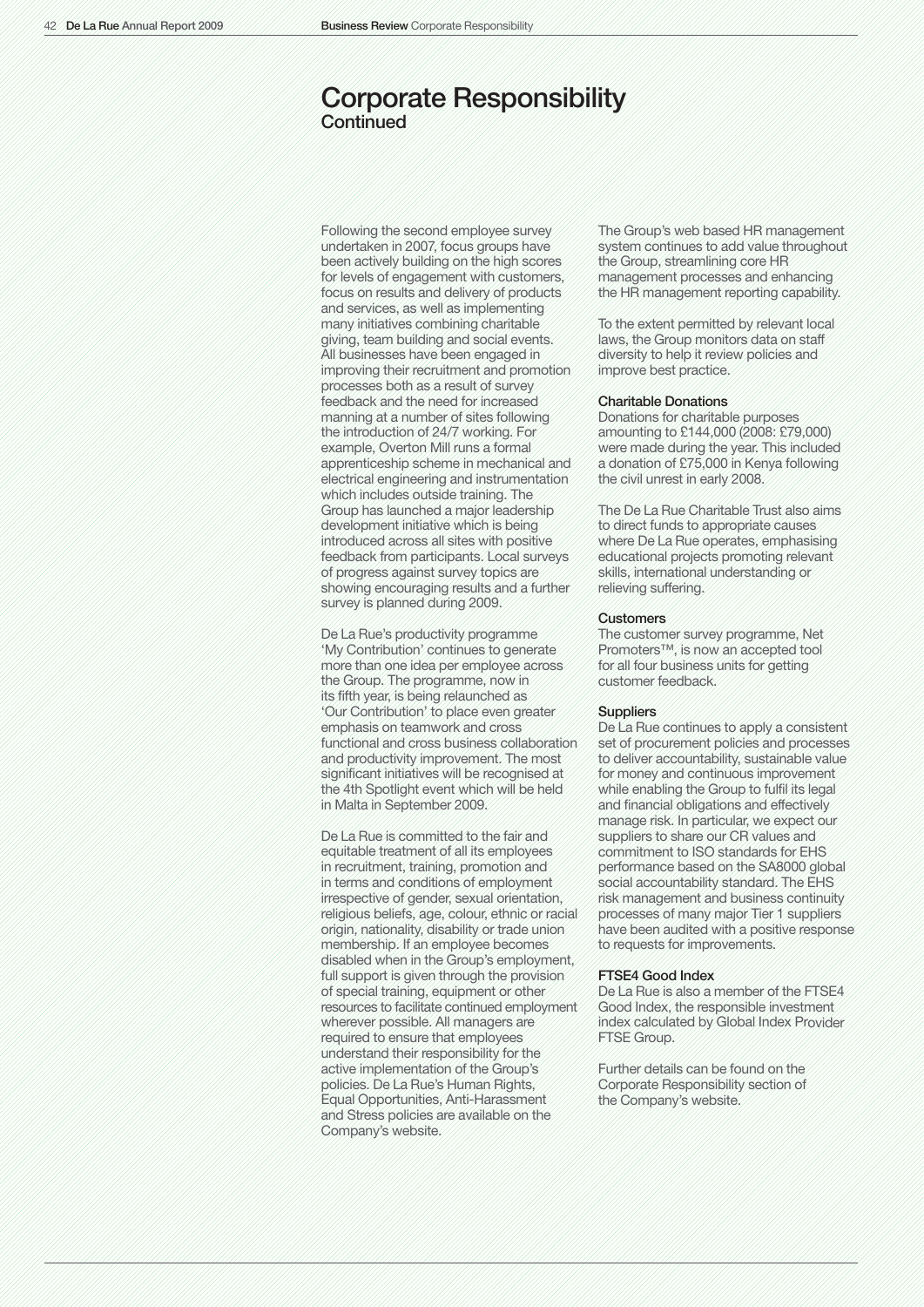# Corporate Responsibility in Action

The Group encourages its employees to participate in community projects.

# Kenya – computer recycling and school exercise books

Employees at the Kenya factory have been involved in a number of community help programmes. One such scheme involves the donation of redundant computer equipment to disadvantaged schools in poor urban and rural areas.

Personal computer usage is growing rapidly in Kenya but, due to lack of funds, little provision is made in schools for pupils to use computers and there are no options for disposing of old equipment. The Nairobi site is involved in the Computers for Schools Kenya (CFSK) initiative which arranges the collection, refurbishment and donation of used computer equipment to disadvantaged schools.

In addition, the Nairobi factory provides local schools (see below) with exercise books made from recycled (nonwatermarked) paper. Previously this paper would have been destroyed.

Both these initiatives help schools reduce their costs and reduce waste in Kenya.

# Sri Lanka house

De La Rue Lanka employees decided to donate a group prize to a good cause rather than spend it on an employee event.

At the time a temporary worker at the site was living in a timber shack with his wife and three children so the employees put the money towards building this family a permanent home (see below).

In addition to personal financial donations, matched by the Company, employees also helped build the house and donated books and clothing.

# Overton Mill Water Recycling Project

Water is vital to the cotton preparation and banknote paper-making process at the Overton site. This project aims to recycle and reuse water in as many areas around the mill as possible without affecting product quality.

The Effluent Treatment Plant can divert some of the final discharge of effluent water through a filtration process for reuse in specific processes. The remainder of the water is cleaned before being discharged into the River Test (see below) which is a protected Site of Special Scientific Interest (SSSI).

The whole of the paper stock preparation area including the linter processing plant now runs on recycled water. There are two paper-making machines that can run on recycled water as well as using recycled water for the cooling processes and for sealing vacuum pumps. In addition, most of the steam condensate is returned back to the boiler house for reuse, resulting in a reduced need for chemicals and in energy and water savings. The volume of recycled water that is used every year is improving with further benefits to be realised in the future.

See page 25 for more information on our environmental performance.





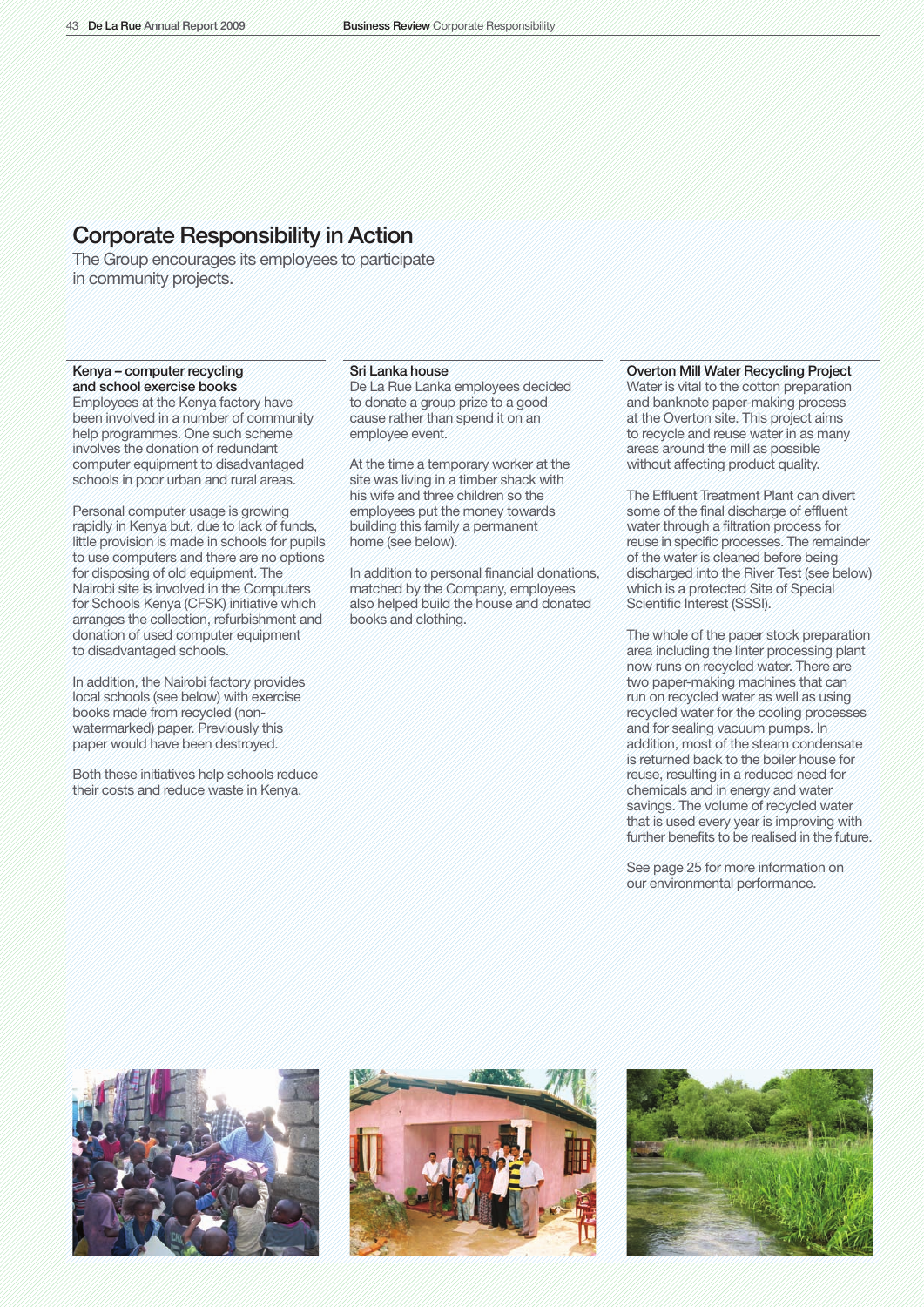# Corporate Responsibility **Continued**

# Progress against 2008/2009 EHS objectives

- All risk assessment programmes reviewed
- Two more sites achieved OHSAS 18001 certification
- Manual Handling risk reduction programmes implemented
- Tracking of carbon measurement initiated
- Compliance to SA8000 principles validated in main supply chains
- completed
- Some progress made
- No progress

### 2009/2010 objectives

- Implement an updated road risk management programme
- Implement an updated travel risk management programme
- Continue with our carbon measurement and aim to reduce our impact

# Significant EHS Activities in 2008/2009

The Group continued to invest in lifting equipment and in providing training to reduce lifting and carrying injuries as part of our Manual Handling risk reduction programme.

The four day IOSH Managing Safely training course is provided for first line managers and supervisors whilst many senior executives have also attended recognised health and safety training.

Other EHS key actions have been:

- professional skin awareness and skin care programmes at the larger, higher risk sites;
- safety reviews of machinery and the implementation of improvements identified to reduce machinery risks initially at the larger sites but to be rolled out to the smaller sites in 2009/2010;
- all business units reviewed to validate compliance with SA8000 Social Accountability principles and all main suppliers are now asked to comply with this;
- environmental awareness training on waste recycling, energy and our duties of care regarding the environment;
- replacing Ozone Depleting Substances within our site refrigeration systems by system replacement or ODS substitution;
- calculating Currency's carbon footprint: One gross tonne of banknote paper is  $3.04$ tCO<sub>2</sub>e.
- abstracting water from Overton's boreholes rather than using mains water reduces the on site carbon footprint by 1200tCO<sub>2</sub>e per annum.